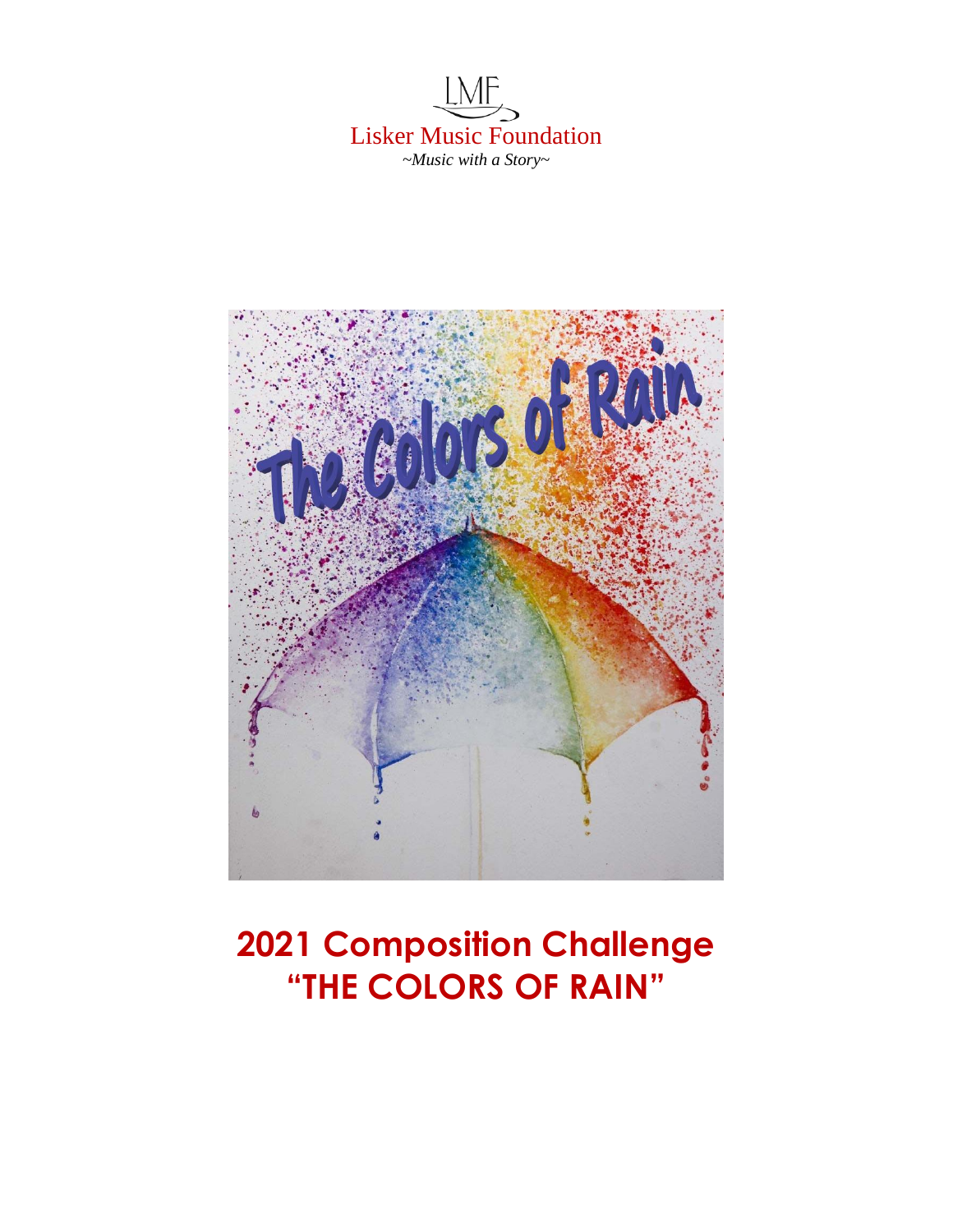**Lisker Music Foundation (LMF)** is a passionate non-profit organization which strives to support young artists by offering them the platform to showcase their brilliant abilities, while simultaneously infusing the community with world class music making. We are very excited to announce the **4nd Annual Composition Challenge**!

### **THE CHALLENGE**

Compose a musical work based on a theme or story provided by LMF. Work must be written for Piano Trio (violin, cello, and piano)

### **This year's theme is Rain.**

Water is a building block of life – we are surrounded by it, as well as filled with it. Water is magically able to take multiple physical forms, be completely transparent, and at times appear like the most vivid painting imaginable embodying every color in the spectrum.

People react to rain in many different ways. It can be enchanting, meditative, frightening, paralyzing, depressing, and exhilarating. Some people hide from the rain, some people dance in it. Everyone has a memory of rain.

Nature also reacts to rain in a variety of ways – it can draw the most sensual smells from the woods or the grass – it can cause irreparable damage through flooding – and has the power to wash away even the largest of messes, both literally and figuratively.

This piece will be dedicated to one very special woman as her son said,

"In my mind, Roza's main attributes are depth, dignity, substance, and grace. The colorful beauty of autumn are the 'soft' overtone to how I would describe her".

In 2021 we would like to celebrate rain.

## **EXPLORING THE THEME**

This year's theme leaves a lot of room for imagination, and for using your own personal style. You can take a literal approach with a scenario or image, and depict it through sound in the form of a tone poem. You can create movements that demonstrate different moments in a human's experience of rain. You can forget the literal, and assume the role of an impressionist – create music that evokes emotions linked to rain. These are just examples; the challenge is by no means limited to this list.

#### **It is difficult to make water conform to one idea, that's why it makes the perfect subject for a challenge!**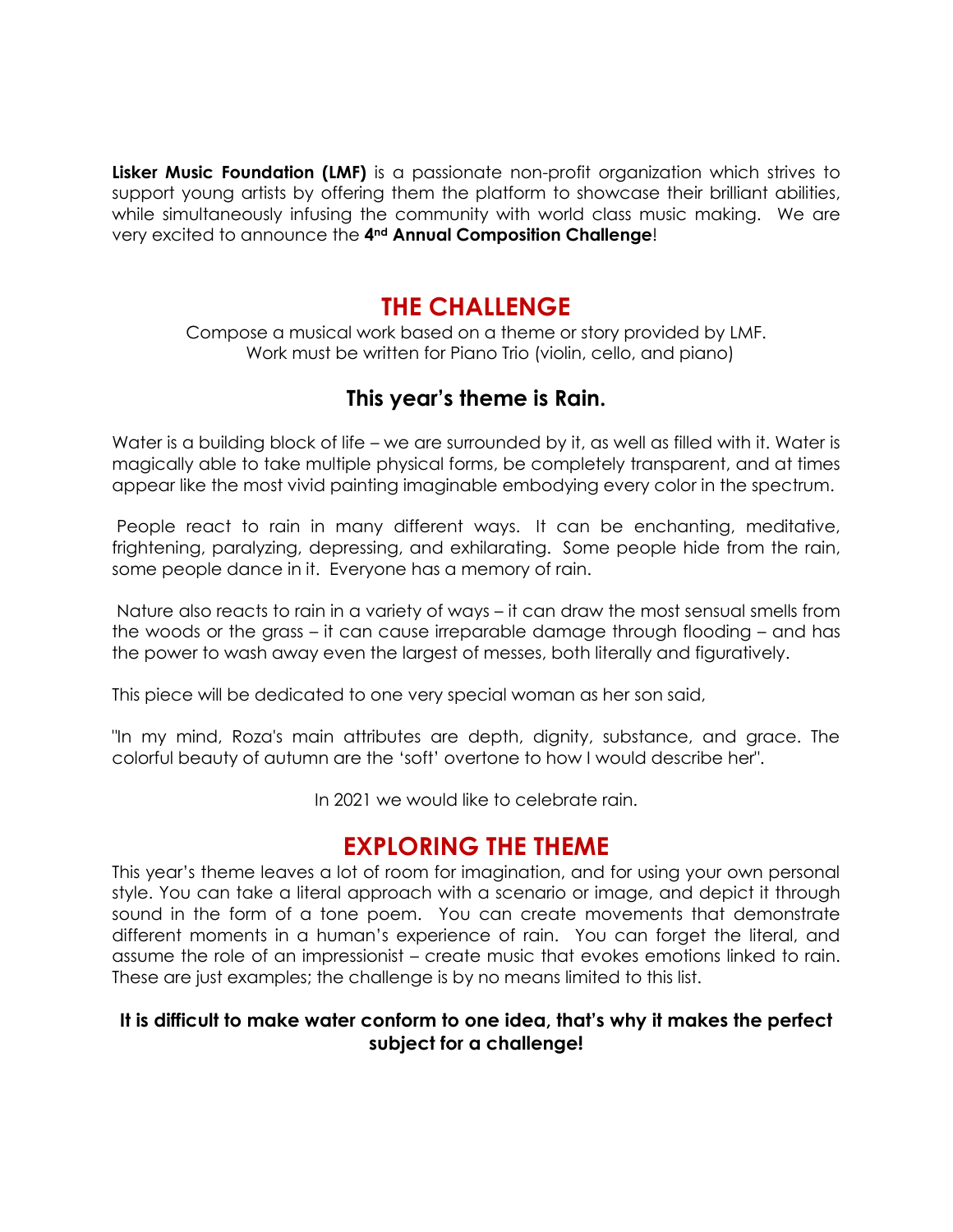## **PRIZES**

# **\$1000**

&

A premier performance of the original work in the LMF 2021-2022 Concert Season

*The award is sponsored by Maron family in memory of their mother Roza Sinelnikova, who loved autumn for all of its colors and rain.*

## **ELIGIBILITY**

- Applicants must be 40 years or younger at time of submission
- Composition must not exceed 10 minutes in duration
- Work must be for written Piano Trio (violin, cello and piano)
- One work per applicant

## **EVALUATION FACTORS**

#### **Technique**

- Organization of pitch elements (such as melody, harmony, and counterpoint)
- Organization of rhythmic elements
- Formal design
- Accuracy and clarity of notation
- Appropriate writing for instruments and/or voices

#### **Musicality**

- Stylistic coherence (regardless of the particular style)
- Effective handling of unity/variety and tension/release
- Effective use of dynamics, articulations, and expression marks
- Interaction of all of the elements (atmosphere, mood, direction, and flow of the music)

#### **Originality**

- Refers to aspects of the piece that reveal the composer's individual "voice" and distinguish the piece from a musical exercise or a direct imitation of another piece
- The ultimate effectiveness in delivering the story and inspiration of the Challenge; referring to the idea, background, impact, and development.

## **SUBMISSION GUIDELINE**

- Application for the Composition Challenge must be received by October 1st, 2021 (11:59 PM CST).
- Bio is no longer than 300 words. High-Definition Picture must be attached.
- The application with computer-generated PDF score and MIDI file must be submitted online or attached to email.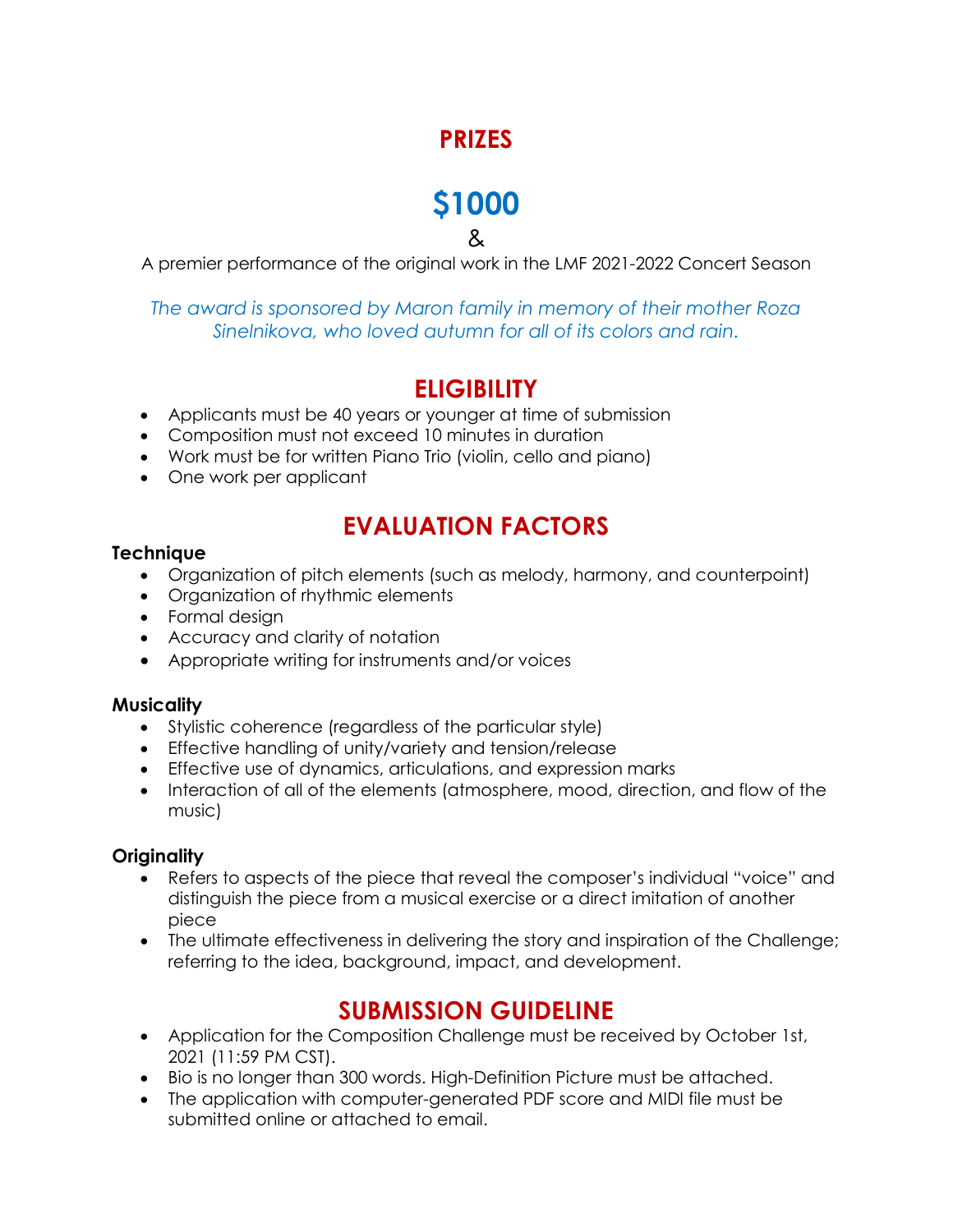- Proof of age (copy of a passport, state issued ID, birth certificate, etc)
- Essay (1-Page Max) describing your work, and how you approached integrating the outlined challenge into your creative process, and its outcome.
- The chosen composition is not subject to change.
- Plagiarism of copyrighted material is illegal. It is the responsibility of the composer to assure that music submitted is not copyrighted. If any elements of the composition entry are copyrighted, it is the responsibility of the composer to secure permission for use of those elements.

### **RESULTS**

- The winning work will be announced via email no later than the end of October, 2021.
- The winner will receive a Cash Award and a diploma in the mail.
- The jury decision is final and not to be discussed.
- The LMF reserves the right to use photos and videos taken during the concert performance, recorded prior to the stage performance, promotion company's future events, and publish them on its website or social networks.

### **WAYS TO SUBMIT**

*\*\*Please view application for checklist to be sure your submission is complete\*\**

**Online:** Provide a link to DropBox, Google Drive, or other site from which we can download your materials. Application must be organized in a cloud folder (dropbox, google drive, etc.) and shared with: [ekelner@liskermusicfoundation.org](mailto:ekelner@liskermusicfoundation.org) AND [dlisker@gmail.com](mailto:dlisker@gmail.com)

#### **\*\*All materials must be received by October 1st, 2021**

#### **You are encouraged to ask questions about any aspect of this challenge.**

We are happy to answer your emails, speak with you on the phone to provide any additional direction or instruction that might help you produce a piece of music you are proud of!

#### **For more info:**

[ekelner@liskermusicfoundation.org](mailto:ekelner@liskermusicfoundation.org) | (847) 272-7003